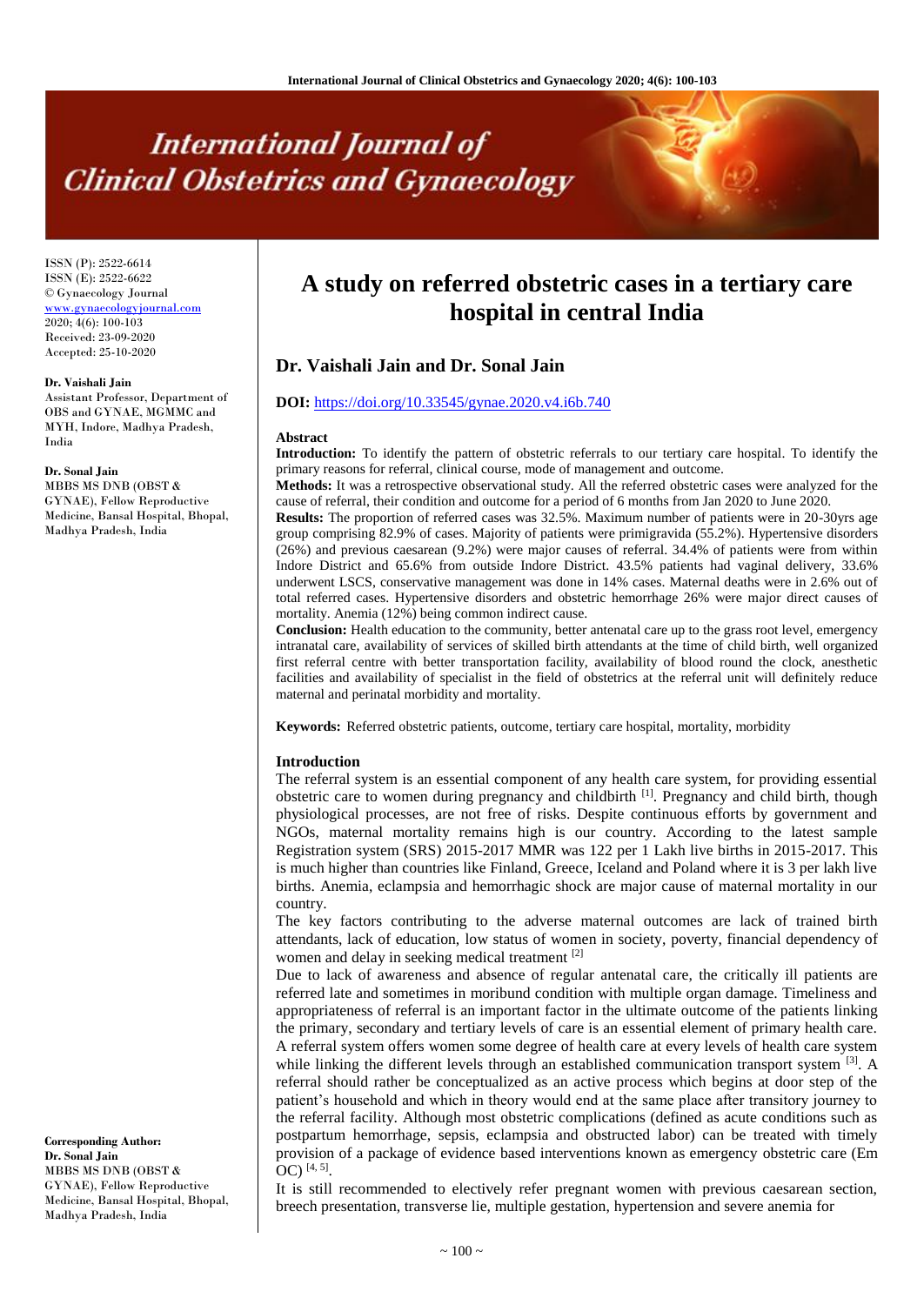delivery before any complication arise to a health care centre where all the facilities to deal with the complications are available <sup>[6]</sup>. With this background present study was undertaken to examine the current nature of referrals, to evaluate the maternal outcome in referred patients and analysis of appropriateness and timeliness of referrals.

#### **Methods**

The present study was a retrospective study conducted in department of obstetrics and gynecology, MYH and MGMMC Indore, study population was 1863 obstetric cases referred from various centers from January to June 2020.

Referred patients were from within & outside Indore District. Demographic data of the patients and reasons for referral from referral slip was noted. Booking status of patients was noted, whether they have taken antenatal checkups or not.

Maternal outcome was noted in terms of obstetric ICU admission, mode of delivery, mortality and cause of mortality. All data was collected and compiled. The data was also compared with similar studies in India and abroad.

#### **Results**

After thorough analysis of data following observations were put

forwarded. Total admissions were 5724 out of which 1863 were referred cases (32.5%).

**Table 1:** Distribution of cases according to age group

| Age         | <b>Patients</b> | <b>Percentage</b> |
|-------------|-----------------|-------------------|
| $<$ 20 yrs  | 54              | 2.8%              |
| $20-30$ yrs | 1542            | 82.9%             |
| $30-40$ yrs | 236             | 12.7%             |
| $>40$ vrs   | 31              | 1.6%              |
| Total       | 1863            | ۱n۵               |

Table No. 1 shows that maximum number of cases were in the age group of 20-30 yrs comprising 82.9% of cases.

**Table 2:** Distributions of patients according to parity status

| <b>Parity Status</b> | <b>Patients</b> | <b>Percentage</b> |
|----------------------|-----------------|-------------------|
| Primigravida         | 1026            | 55.2%             |
| Multigravida         | 688             | 36.9%             |
| Grand multi          | 149             | 7 9%              |
| Total                | 1863            |                   |

Table 2 shows that majority of patients were primigravida i.e. 1026 (55.2%)

| <b>Table 3:</b> Distribution of cases according to reason for referral |  |  |  |  |  |  |
|------------------------------------------------------------------------|--|--|--|--|--|--|
|                                                                        |  |  |  |  |  |  |

| 1              | <b>Hypertensive disorders</b>   | 491 (26%)   |
|----------------|---------------------------------|-------------|
| $\overline{2}$ | Previous caesarean              | 172 (9.2%)  |
| 3              | Anemia                          | 151 (8.1%)  |
| $\overline{4}$ | <b>PROM</b>                     | 128 (6.8%)  |
| $\overline{4}$ | Ante partum hemorrhage          | 108 (5.7%)  |
| 5              | Intra uterine fetal disease     | 82 (4.4%)   |
| 7              | Mal presentation                | 102 (5.4%)  |
| 8              | <b>MSL</b>                      | 94 (5.0%)   |
| 9              | <b>CPD</b>                      | 81 (4.3%)   |
| 10             | Oligo & IUGR                    | 42 (2.2%)   |
| 11             | Twins                           | 42 (2.2%)   |
| 12             | Thrombocytopenia                | 37 (1.9%)   |
| 13             | <b>PPH</b>                      | $21(1.1\%)$ |
| 14             | <b>Obstructed Labor</b>         | 40 (2.1%)   |
| 15             | <b>Incomplete Abortion</b>      | $30(1.6\%)$ |
| 16             | Congenital Anomaly in fetus     | $22(1.1\%)$ |
| 17             | Ruptured Ectopic                | 15 (0.8%)   |
| 18             | Hand/cord prolapse              | 18 (0.96%)  |
| 19             | Single loop of cord around neck | $16(0.8\%)$ |
| 20             | Puerperal sepsis                | 15 (0.8%)   |
| 21             | Heart disease                   | 11 (0.5%)   |
| 22             | HbsAg reactive                  | 13 (0.6%)   |
| 23             | HIV reactive                    | 3(0.16%)    |
| 24             | Others                          | 129 (6.9%)  |

Table 3 shows that in our study, hypertensive disorders (26%), previous caesarean (9.2%) and anemia (8.1%) were major causes for referral.

**Table 4:** Distribution of cases according to place of referral

| S. No.  | <b>District of Referral</b> | <b>Patients</b> | <b>Percentage</b> |
|---------|-----------------------------|-----------------|-------------------|
|         | Indore                      | 645             | 34.4%             |
|         | Khargone                    | 243             | 13.4%             |
| 3       | Shajapur                    | 188             | 10.4%             |
| 4       | Dewas                       | 198             | 10.6%             |
|         | Ujiain                      | 160             | 8.5%              |
| 6       | Badwani                     | 178             | 9.5%              |
|         | Ratlam                      | 34              | 1.8%              |
| $\circ$ | Dhar                        | 62              | 3.3%              |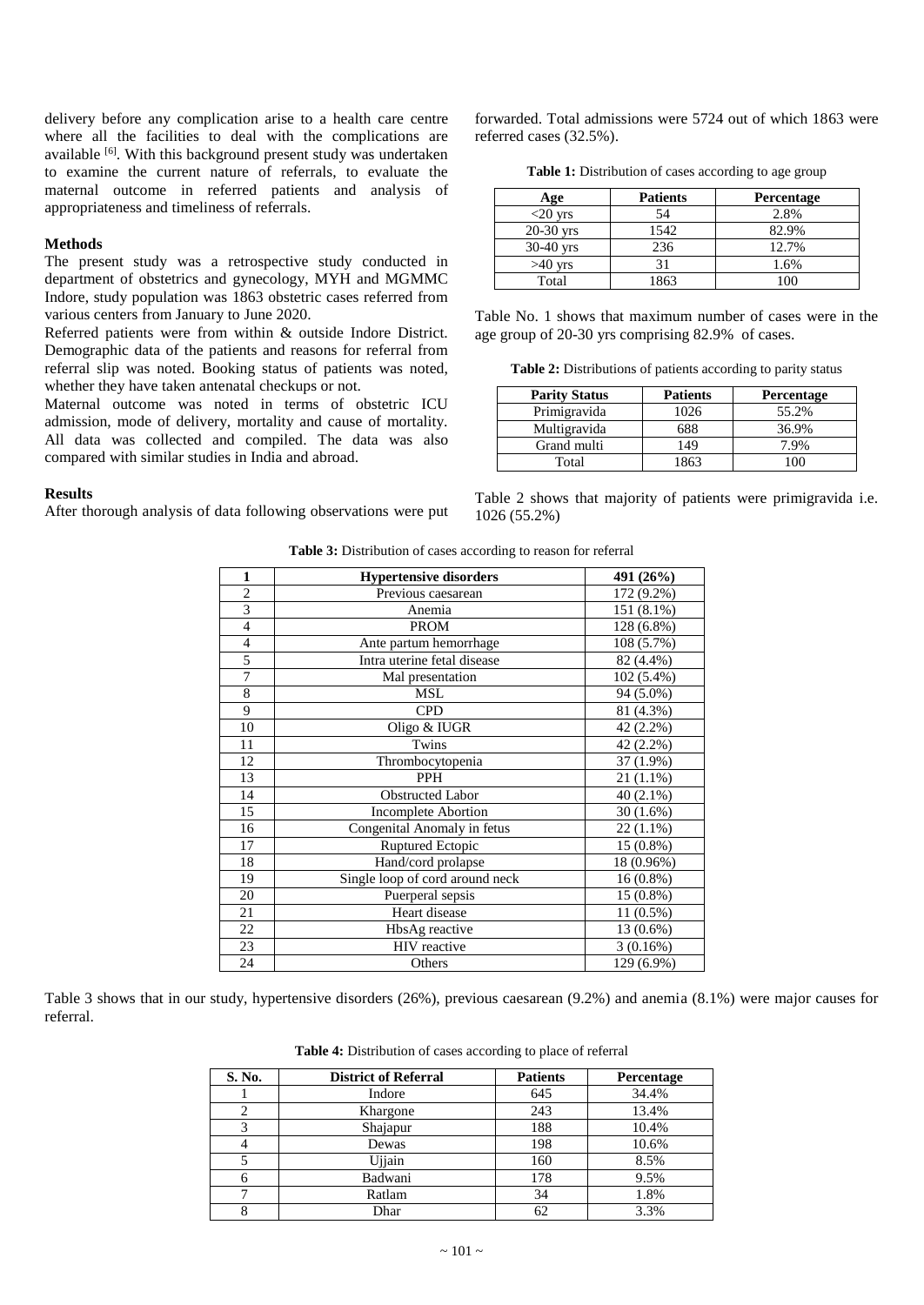| Depalpur |      | .3%     |
|----------|------|---------|
| Khandwa  |      | 2.2%    |
| Mandsaur |      | $0.6\%$ |
| Others   |      | 4%      |
|          | 1863 | 00      |

Table 4 shows that, maximum patients were from outside Indore District i.e-1218 (65.6%) and had to travel distance of 50-250 km to reach our tertiary referral centre. 645 (34.4%) patients were from within Indore district. Outside Indore district, maximum referred patients were from Khargone (125 km) 243 (13.4%), Shajapur (104km) 188 (10.4%), Dewas 198 (10.6%) and Badwani 155 km 178 (9.5%) districts.

Table 5: Distribution of cases according to management of patients

|   | Normal vaginal delivery   | 563  | 31.2% |
|---|---------------------------|------|-------|
|   | Abnormal vaginal delivery | 230  | 12.3% |
| 3 | <b>LSCS</b>               | 626  | 33.6% |
|   | Conservative              | 271  | 14%   |
|   | Abortion cases            | 57   | 3%    |
|   | Exploratory laparotomy    | 18   | 0.9%  |
|   | Others                    | 98   | 5%    |
|   |                           | 1863 | 100   |

Table no 5 shows that, majority of patients had vaginal delivery i.e. 793 (43.5%), 626 (33.6%) patients underwent LSCS. Conservative management was done in 271 (14%) cases.

**Table 6:** Total maternal deaths were 79 during this period of 6 months out of which 50 were referred patients

| <b>Total deaths</b> |   |
|---------------------|---|
|                     | u |

**Table 7:** Causes of maternal mortality among referred patients

**Direct** 

| <b>Hypertensive Disorders</b> |    |
|-------------------------------|----|
| Hemorrhagic causes            | 6% |
| Sepsis                        | 2% |
| Rupture uterus                |    |

**Indirect**

| Anemia           | n | 12% |
|------------------|---|-----|
| <b>Hepatitis</b> |   | 2%  |
| Heart disease    |   | 4%  |
| Renal disease    |   | 6%  |
| Embolism         |   | 4%  |
| <b>Others</b>    |   |     |

Table 7 shows, deaths among referred patients were 2.6% of total referred. Hypertensive disorders (38%) and hemorrhagic (26%) causes were most common direct causes. Anemia was commonest indirect cause (12%).

#### **Discussion**

The death of women in child birth is a tragedy, an unnecessary and wasteful event that carries with it a huge burden of grief and pain. Pregnancy is not a disease and pregnancy related morbidity and mortality are almost preventable, if proper antenatal, intra and postnatal care is taken. Timeliness and appropriateness of referral is of immense importance for good maternal and perinatal outcome.

This study included 1863 referrals during a period of 6 months, total obstetric admissions being 5724 during this period. Hence referred cases account for 32.5% of total admissions in our tertiary care hospital. This is much higher than reported in other studies like study done by Gupta *et al* [3] in 2016 which showed 15.37% of obstetric referrals. Similarly study by Sable and Patankar <sup>[6]</sup> in 2015, Pandya and Patel<sup>[7]</sup> in PHC's of Gujarat and Sharma<sup>[8]</sup> at Indore (2007) reported referral rate of 17.83%, 15.2% and 14.02% respectively.

In the present study, most patients were in the age group of 20- 30 yrs i.e. 82.9%, which is similar to other studies like Gupta *et al* [3] 2016, reported that 86.98% were in this age group. Morsheda Banu *et al* <sup>[9]</sup> found that 74% of patients were in 20-35 years age group which is lower than that found in our study. Devneni and Sodumu<sup>[1]</sup> found 73% and Pandya and Patel<sup>[7]</sup> reported 64% belonged to 20-30 yrs age group which is lower than in our study.

In our study, 1026 patients (55.2%) were primigravida this is comparable to study conducted by Morsheda Banu *et al* [9] had found 50% of the women were primigravida. In study done by Gupta PR *et al* in 2016, found 52.17% of patients were primigravida $^{\lbrack 3]}$ 

In our study 34.4% (645) patients were from within Indore District. Remaining 65.6% had to travel 50 - 250 km distance to reach our territory care centre. Sakhare A.P, Thakare [10] observed that 65% cases travelled more than 50 km distance before reaching to hospital and had increased incidence of complications contributes to poor maternal outcome Gupta PR *et al* [3] also found that 65% patients travelled more than 50 km to reach tertiary care centre.

Time interval of reference and reporting depends not only on availability of transport system and distance between the referral and tertiary health care centre but also on patient's and her relatives attitude, awareness and socio economic status and that affects directly fetomaternal outcome.

In our study, majority of patients were referred due to hypertensive disorders 491 (26%). Other common causes were previous caesarean 172 (9.2%), anemia 151 (8.1%), PROM 126  $(6.8\%)$  and ante partum hemorrhage 108 (5.7%). Gupta *et al* [3] reported that majority of cases were referred for anemia (18.05%), hypertensive disorders of pregnancy (22.27%) and malpresentations (15.19%). Rathi *et al* [11] noted that majority of cases were referred for hypertensive disorders of pregnancy (26%), preterm labor (26%), and medical disorders complicating pregnancy (21%). Maskey S *et al* <sup>[12]</sup> showed in a study that most common diagnosis at referral was medical disorders complicating pregnancy (38%),among which cardiac disease accounted for (20%), followed by hypertensive disorders (17%). Anemia can be prevented by increasing awareness among pregnant females regarding proper diet and intake of iron and folic acid tablets. Participation by NGO'S and mass media can be of substantial help to combat anemia.

Malpresentations (5.4%), previous caesarean section (9.2%), MSL (5%), CPD (4.3%) are also major causes of reference. Such patients are referred due to unavailability of operation theatre, gynecologist, anesthetics, trained staff or basic infrastructure deficit. Obstructed labor accounted for 2.1% of referrals. This is also preventable by early diagnosis through proper monitoring by partogram.

Referrals due to Ante partum Hemorrhage were 5.7% and due to Hbs Ag infection & HIV infection were 0.6% and 0.16%